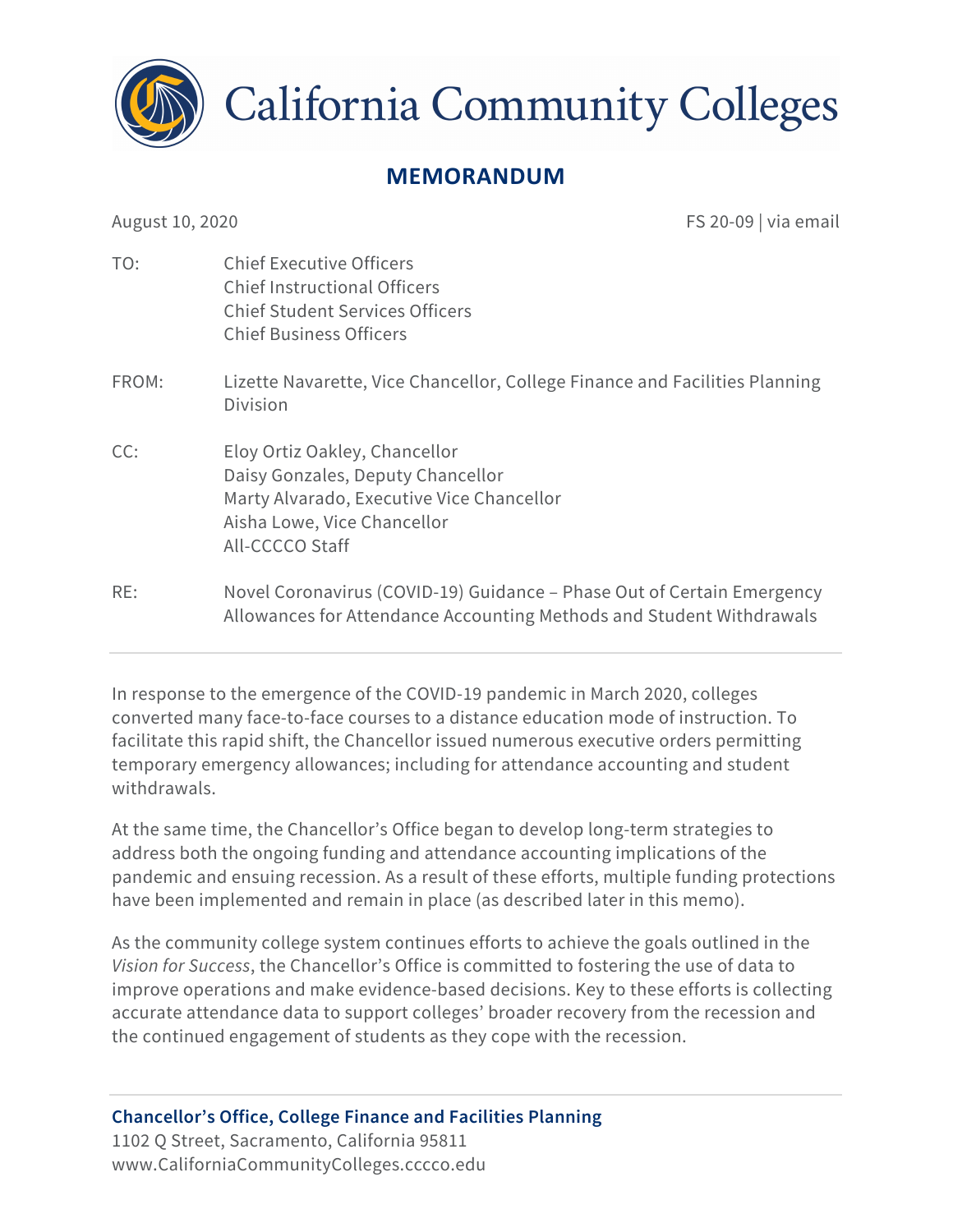The purpose of this memo is to communicate the phase-out, effective beginning with the Spring 2021 semester or quarter, of certain temporary emergency allowances and guidance described in:

- EO 2020-01-Temporary Suspension of Student Withdrawal Regulations to Address the Continuity of Education in Community Colleges During the COVID-19 Declared State of Emergency
- FS 20-02 Novel Coronavirus (COVID-19) Guidance Clarification on Apportionments, Withdrawals and Student Fee Refunds
- FS 20-04 Novel Coronavirus (COVID-19) Guidance Attendance Accounting Implications and Guidance (revised)

Further guidance is forthcoming with information on the phase out of emergency procedures for cancelled courses, grading policies, and probation and dismissal policies.

# **STATE GENERAL APPORTIONMENT PROTECTIONS**

Two primary funding protections remain in place for community colleges: 1) emergency conditions allowances and 2) minimum revenue protections.

#### **COVID-19 Emergency Conditions Allowance**

Title 5, section 58146 provides the criteria for funding allowances due to emergency conditions such as natural disasters or emergencies, including pandemics. The intent behind this section is that districts should not lose apportionment as a result of emergency conditions.The Chancellor's Office will be operating under this regulation to protect colleges from FTES declines for the 2019-20 and 2020-21 academic year.

For districts that applied for the COVID-19 emergency conditions allowance in 2019-20, the annualized FTES reported at the first principal apportionment (P1) will be used to calculate the Student Centered Funding Formula base allocation for the remainder of the fiscal year and used as the 2019-20 portion of the calculation to determine the three year average credit FTES in future years. Districts may submit the *Emergency Conditions Allowance Form* to rescind an emergency allowance request for purposes of the 2019-20 apportionment recalculation no later than November 30, 2020.

Districts will have an additional opportunity to submit a COVID-19 *Emergency Conditions Allowance Form* prior to the 2020-21 second principal apportionment. An updated form will be released in March 2021 and will be due by April 20, 2021. For districts that submit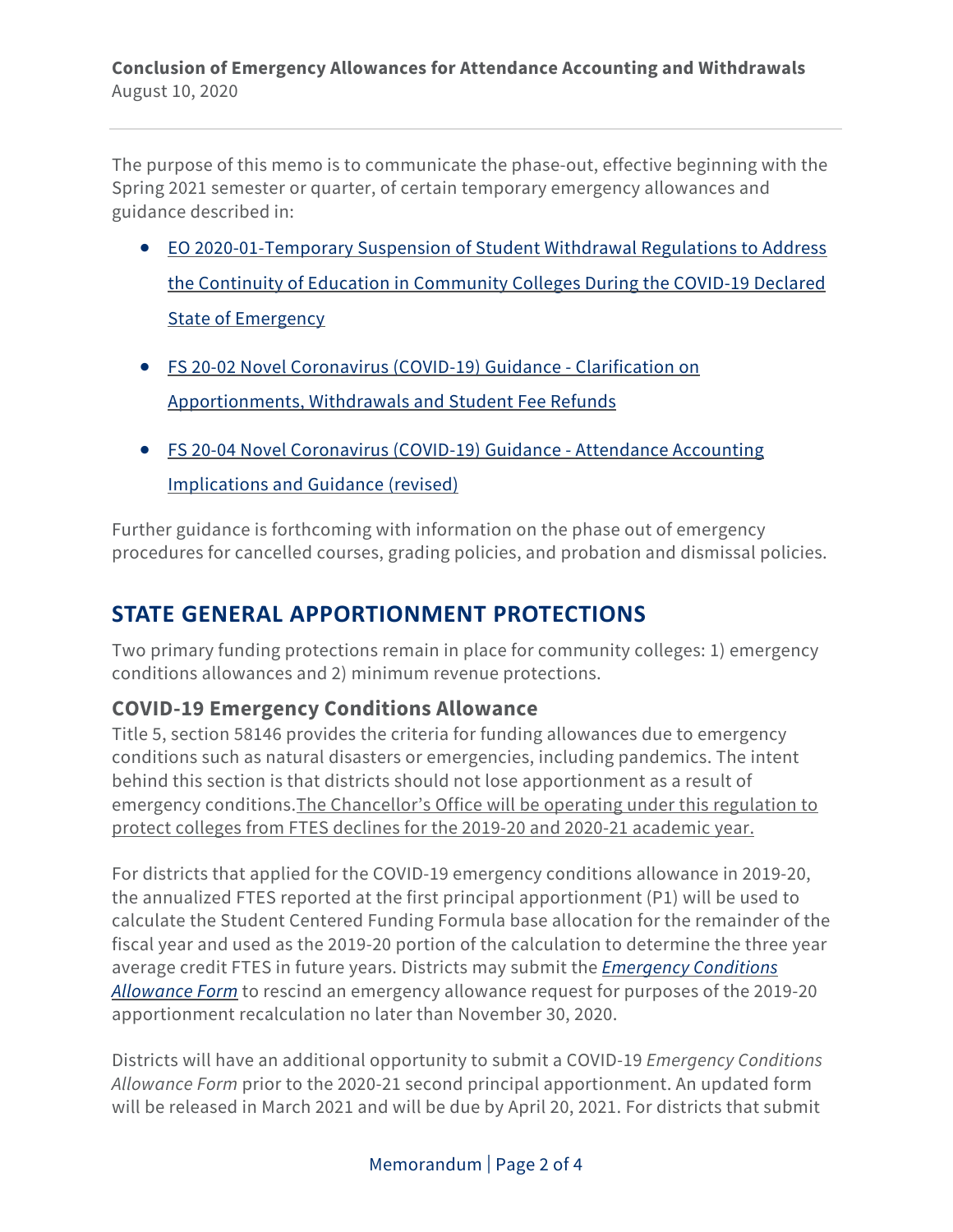the form in 2021, the FTES reported at the 2019-20 P1 will be used to calculate the Student Centered Funding Formula base allocation for the remainder of 2020-21 and used as the 2020-21 portion to determine the three year average credit FTES of the calculation in future years. Districts will also have the option to rescind the 2020-21 emergency allowance request no later than November 30, 2021, for purposes of the 2020-21 apportionment recalculation.

#### **Minimum Revenue Protections Extended Through 2023-24**

The 2020-21 enacted budget extends the Student Centered Funding Formula's existing minimum revenue (hold harmless) provision by two years, through 2023-24. Under this provision, districts will earn at least their 2017-18 total computational revenue, adjusted by COLA each year.

## **ATTENDANCE ACCOUNTING FOR DISTANCE EDUCATION**

Beginning with the Spring 2021 semester or quarter, courses delivered through online instruction must convert to the appropriate attendance accounting method per regulation and as described in the Student Attendance Accounting Manual.

Pursuant to existing regulations, a course that offers any amount of instruction via distance education (whether it be a hybrid course or a fully online course) most often applies the Alternative Attendance Accounting Procedure described in California Code of Regulations, title 5, section 58003.1(f) in calculating FTES. It also possible for a distance education course to be assigned to one of the other attendance accounting procedures (weekly census, daily census, or positive attendance), if instruction is synchronous. Synchronous instruction requires instruction to occur and students and instructor to be able to interact during each scheduled class session.

#### **DISTANCE EDUCATION FUNDING REGULATIONS UNDER REVIEW**

With growing reliance on online instruction and its expected expansion in the future; both distance education attendance accounting regulations and the effect of compressed calendar adoption on contact hour calculations are currently under review by the Chancellor's Office. Draft proposals to update these regulations will be shared with stakeholder groups and Consultation Council for further discussion.

# **STUDENT REFUNDS AND WITHDRAWALS DUE TO EXTRAORDINARY CONDITIONS**

Beginning with the Spring 2021 semester or quarter, excused withdrawals (EW) will no longer count as an enrollment attempt for apportionment purposes. Consistent with title 5, section 98509, districts may continue to provide a full refund of enrollment fees to